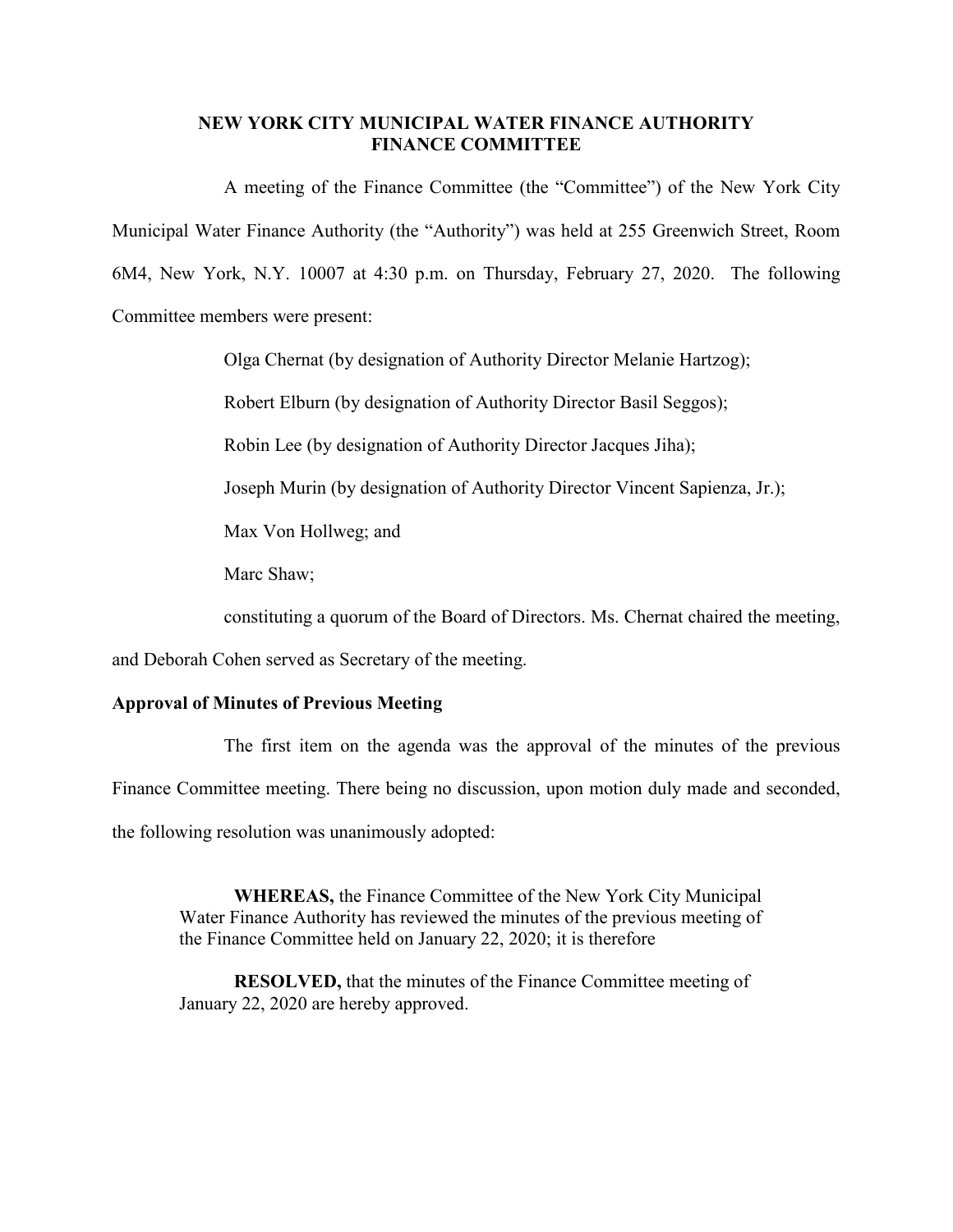## **Recommendation to the Board of Directors - Approval of Supplemental Resolution No. 152 Authorizing the issuance of Fiscal 2020 Series EE Second General Resolution Water and Sewer System Bonds**

The next item on the agenda was the recommendation to the Board of Directors of the Authority that they approve of Supplemental Resolution No. 152 Authorizing the Issuance of the Fiscal 2020 Series EE Second General Resolution Water and Sewer System. Ms. Chernat explained that the proposed resolution authorizes the issuance of up to \$600 million of refunding bonds, but that the Authority expects to issue approximately \$400 million and has built in a cushion to adjust to changing market conditions. Ms. Chernat noted that the Resolution sets a not to exceed true interest cost of 4.5%, that the expected net present value savings for the refunding piece are approximately 29% of the refunded par and that the book running lead manager is Barclays. She also noted the pricing is expected to take place the week of March 10, 2020 and the expected closing date is March 18, 2020. There being no further discussion, upon motion duly made and seconded, the following resolution was adopted.

**WHEREAS**, pursuant to the New York Public Authorities Law, the Finance Committee of the New York City Municipal Water Finance Authority (the "Authority") is charged with reviewing proposals for the issuance of debt by the Authority and making recommendations to the Board; and

**WHEREAS**, the Finance Committee has received and reviewed a proposal for the approval of Supplemental Resolution No. 152 authorizing the issuance of the Authority's Fiscal 2020 Series EE Second General Resolution Water & Sewer System Revenue Bonds and finds it to be reasonable and prudent; it is therefore

**RESOLVED**, that the Finance Committee recommends to the Board of Directors the approval the issuance of Supplemental Resolution No. 152 authorizing the issuance of the Authority's Fiscal 2020 Series EE Second General Resolution Water & Sewer System Revenue Bonds.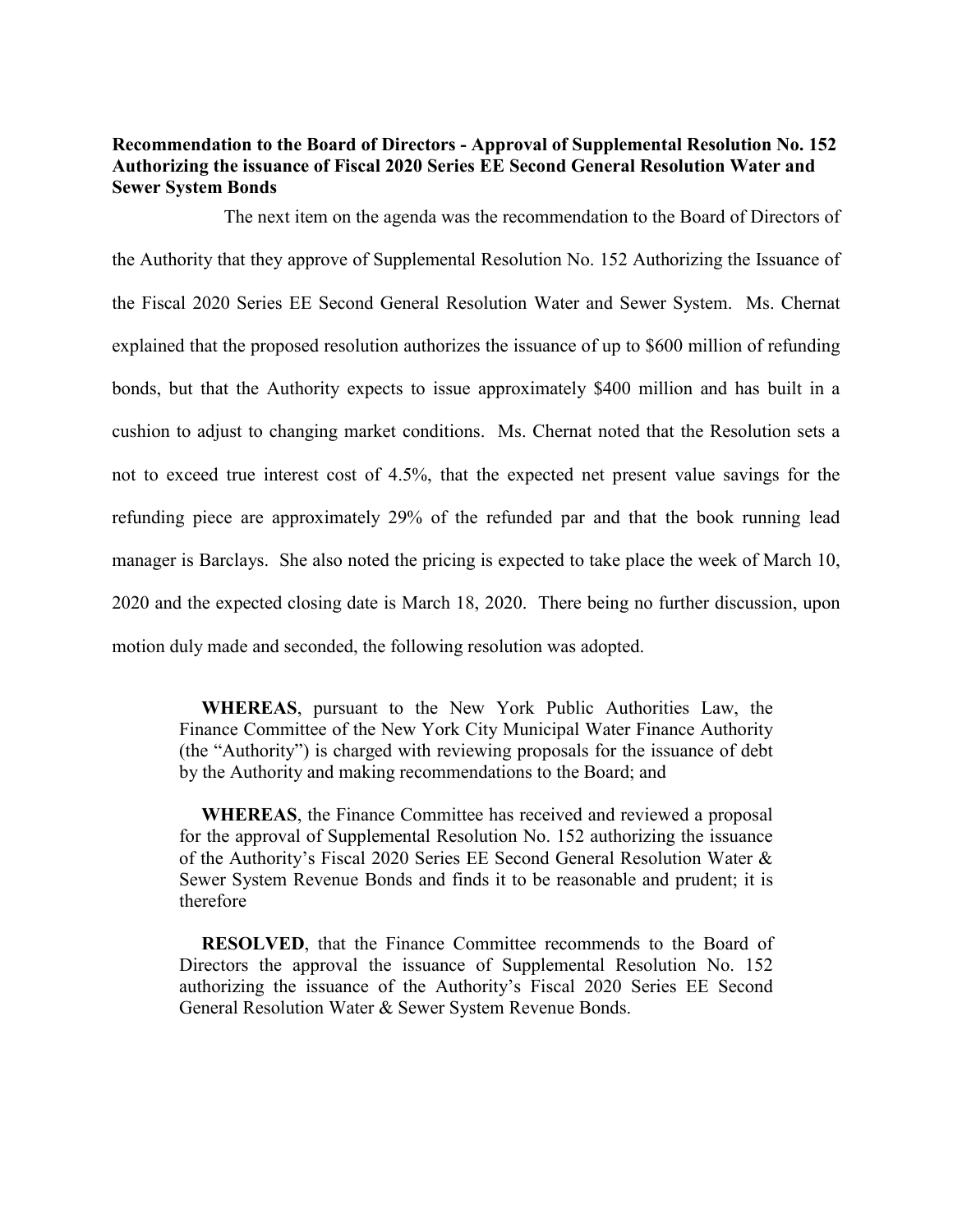**Recommendation to the Board of Directors - Approval of Supplemental Resolutions No. 153, 154 and 155 Authorizing the issuance of Fiscal 2020 Series 5, 6 and 7 Second General Resolution Water and Sewer System Bonds to the New York State Environmental Facilities Corporation** 

The next item on the agenda was the recommendation to the Board of Directors of the Authority that they approve of Supplemental Resolutions No. 153, 154 and 155 Authorizing the Issuance of the Fiscal 2020 Series 5, 6 and 7 Second General Resolution Water and Sewer System to the New York State Environmental Facilities Corporation ("EFC"). Ms. Chernat explained that these are three separate transactions but part of a package of bonds issued to EFC. She noted that the total issuance is not to exceed \$500 million, and the expectation is that the Fiscal 2020 Series 5 will be \$250 million, Fiscal 2020 Series 6 will be \$50 million and Fiscal 2020 Series 7 will be \$200 million. She noted that the not to exceed TIC for the transactions is 4.5% and that the expected pricing date is March 25, 2020 and the expected closing date is April 9, 2020. There being no further discussion, upon motion duly made and seconded, the following resolutions were adopted.

Fiscal 2020 Series 5:

**WHEREAS,** pursuant to the New York Public Authorities Law, the Finance Committee of the New York City Municipal Water Finance Authority (the "Authority") is charged with reviewing proposals for the issuance of debt by the Authority and making recommendations to the Board; and

**WHEREAS,** the Finance Committee has received and reviewed a proposal for the approval of Supplemental Resolution No. 153 authorizing the issuance of the Authority's Fiscal 2020 Series 5 Second General Resolution Water & Sewer System Revenue Bonds to the New York State Environmental Facilities Corporation ("EFC"); it is therefore

**RESOLVED,** that the Finance Committee recommends to the Board of Directors the approval the issuance of Supplemental Resolution No. 153 authorizing the issuance of the Authority's Fiscal 2020 Series 5 Second General Resolution Water & Sewer System Revenue Bonds to EFC.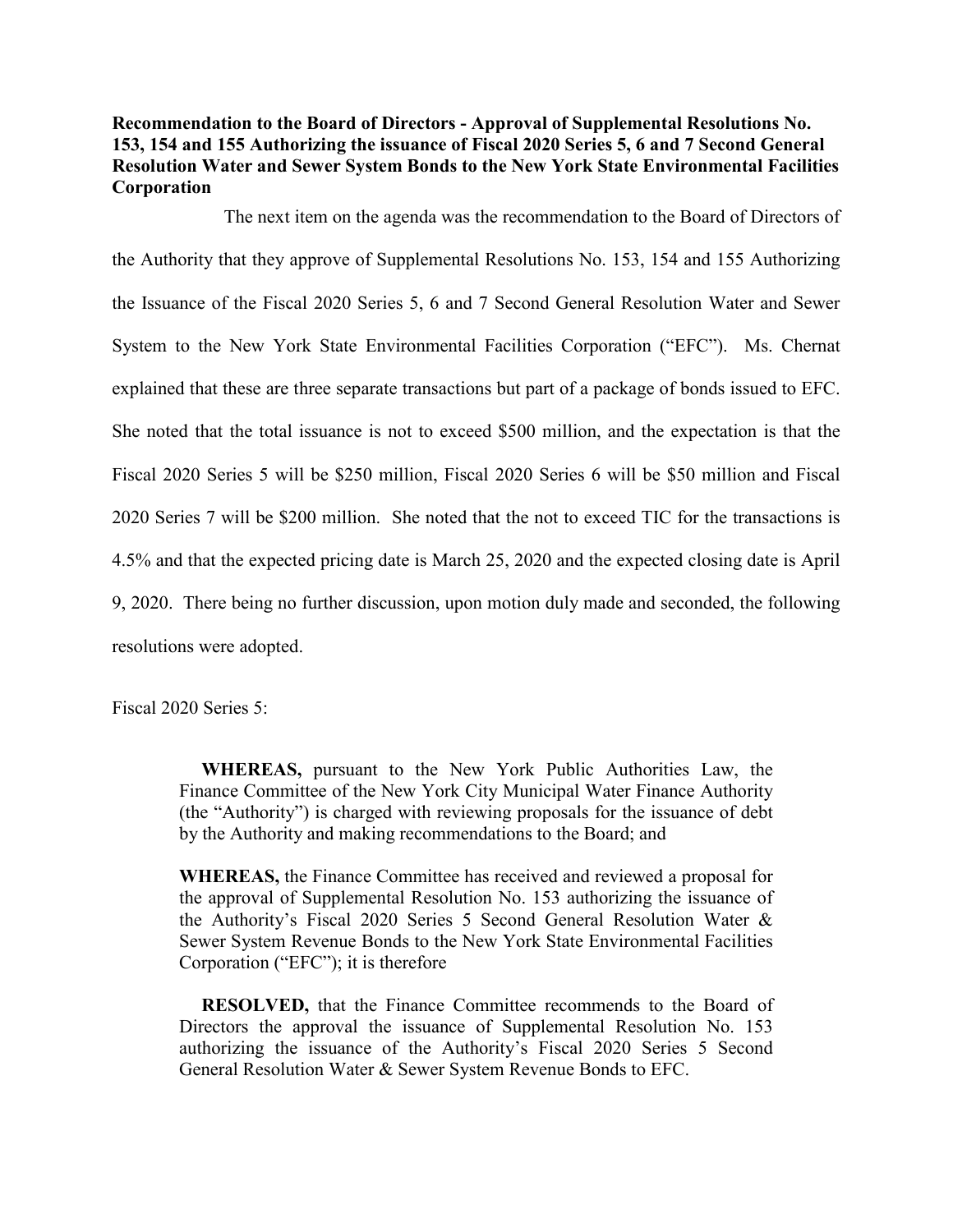**WHEREAS**, pursuant to the New York Public Authorities Law, the Finance Committee of the New York City Municipal Water Finance Authority (the "Authority") is charged with reviewing proposals for the issuance of debt by the Authority and making recommendations to the Board; and

**WHEREAS**, the Finance Committee has received and reviewed a proposal for the approval of Supplemental Resolution No. 154 authorizing the issuance of the Authority's Fiscal 2020 Series 6 Second General Resolution Water & Sewer System Revenue Bonds to the New York State Environmental Facilities Corporation ("EFC"); it is therefore

**RESOLVED**, that the Finance Committee recommends to the Board of Directors the approval the issuance of Supplemental Resolution No. 154 authorizing the issuance of the Authority's Fiscal 2020 Series 6 Second General Resolution Water & Sewer System Revenue Bonds to EFC.

Fiscal 2020 Series 7:

**WHEREAS**, pursuant to the New York Public Authorities Law, the Finance Committee of the New York City Municipal Water Finance Authority (the "Authority") is charged with reviewing proposals for the issuance of debt by the Authority and making recommendations to the Board; and

**WHEREAS**, the Finance Committee has received and reviewed a proposal for the approval of Supplemental Resolution No. 155 authorizing the issuance of the Authority's Fiscal 2020 Series 7 Second General Resolution Water & Sewer System Revenue Bonds to the New York State Environmental Facilities Corporation ("EFC"); it is therefore

**RESOLVED**, that the Finance Committee recommends to the Board of Directors the approval the issuance of Supplemental Resolution No. 155 authorizing the issuance of the Authority's Fiscal 2020 Series 7 Second General Resolution Water & Sewer System Revenue Bonds to EFC.

## **Adjournment**

There being no further business to come before the Committee, upon motion duly

made and seconded, the meeting was duly adjourned.